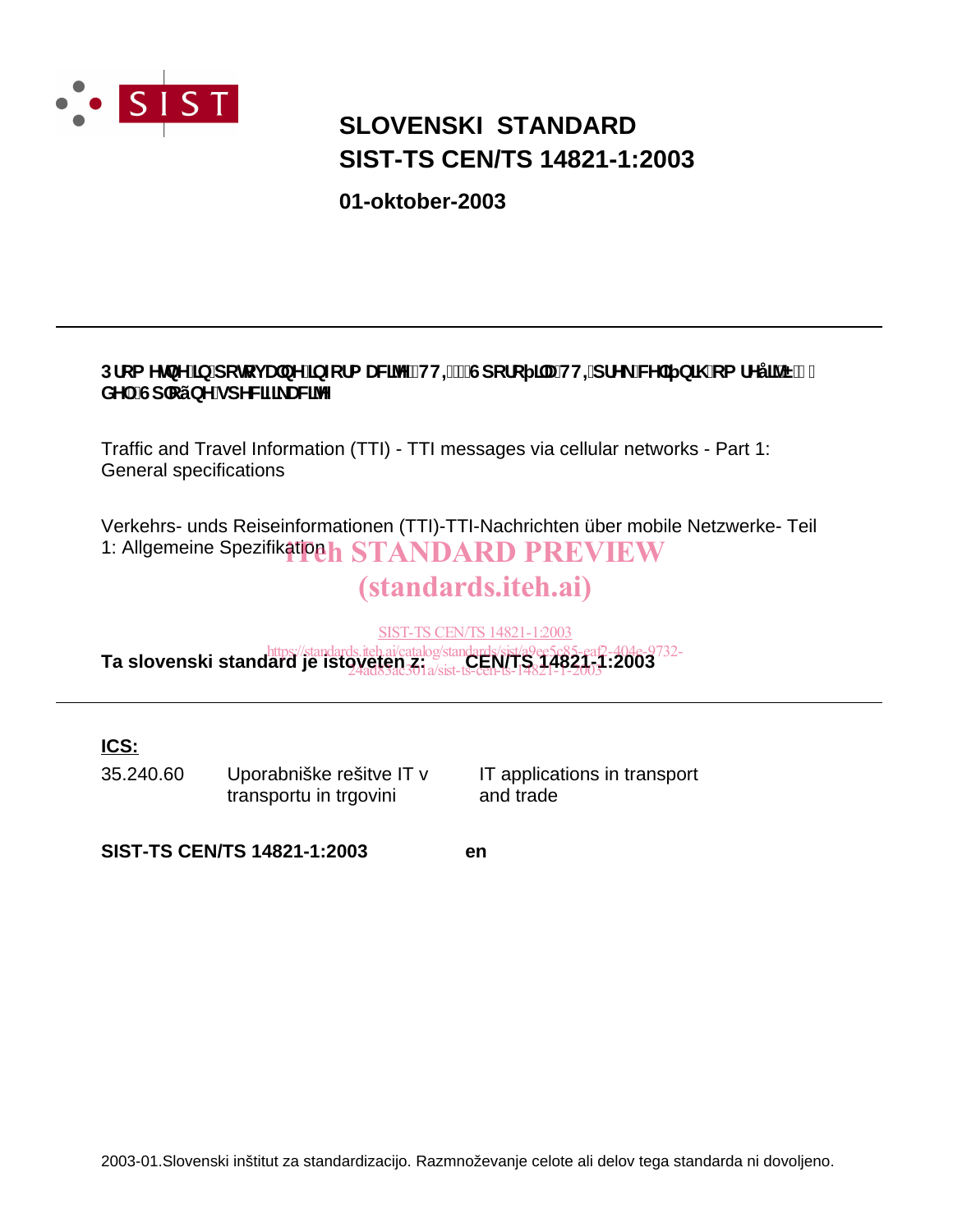# iTeh STANDARD PREVIEW (standards.iteh.ai)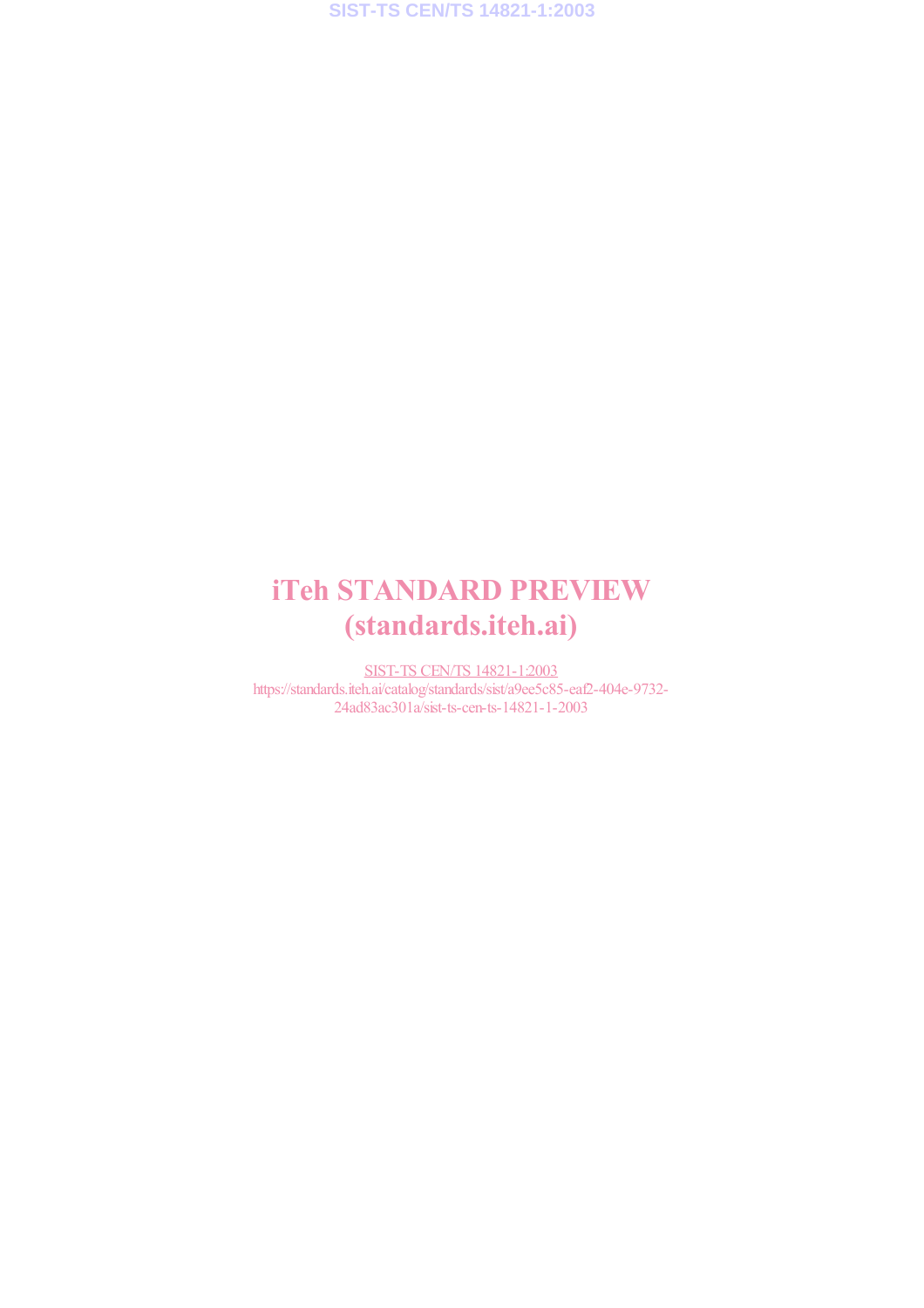# TECHNICAL SPECIFICATION SPÉCIFICATION TECHNIQUE TECHNISCHE SPEZIFIKATION

# **CEN/TS 14821-1**

May 2003

ICS 35.240.60

English version

### Traffic and Travel Information (TTI) - TTI messages via cellular networks - Part 1: General specifications

This Technical Specification (CEN/TS) was approved by CEN on 10 May 2001 for provisional application.

The period of validity of this CEN/TS is limited initially to three years. After two years the members of CEN will be requested to submit their comments, particularly on the question whether the CEN/TS can be converted into a European Standard.

CEN members are required to announce the existence of this CEN/TS in the same way as for an EN and to make the CEN/TS available. It is permissible to keep conflicting national standards in force (in parallel to the CEN/TS) until the final decision about the possible conversion of the CEN/TS into an EN is reached.

CEN members are the national standards bodies of Austria, Belgium, Czech Republic, Denmark, Finland, France, Germany, Greece, CEN members are the national-standards-bodies of Austria, Belgium, Czech Republic, Denmark, Finland, France, Germany, Greece,<br>Hungary, Iceland, Ireland, Italy, Luxembourg, Malta, Netherlands, Norway, Portugal, Slovakia, Sp Kingdom.

# (standards.iteh.ai)

SIST-TS CEN/TS 14821-1:2003 https://standards.iteh.ai/catalog/standards/sist/a9ee5c85-eaf2-404e-9732- 24ad83ac301a/sist-ts-cen-ts-14821-1-2003



EUROPEAN COMMITTEE FOR STANDARDIZATION COMITÉ EUROPÉEN DE NORMALISATION EUROPÄISCHES KOMITEE FÜR NORMUNG

**Management Centre: rue de Stassart, 36 B-1050 Brussels**

© 2003 CEN All rights of exploitation in any form and by any means reserved worldwide for CEN national Members.

Ref. No. CEN/TS 14821-1:2003 E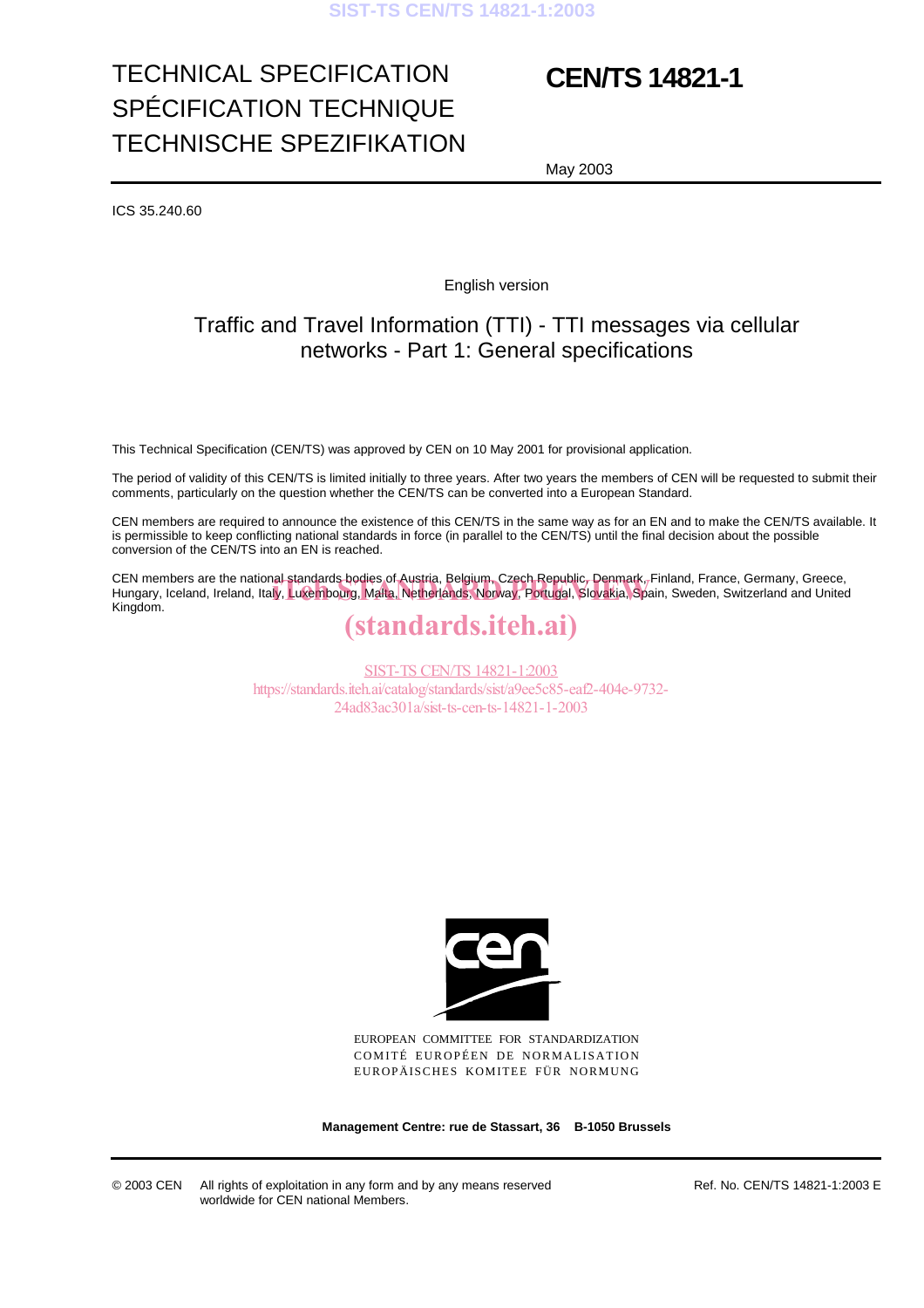# **Table of contents**

|                                                                                                                                                                                                                                                                                                                                                                                                                                                                                                                | <b>PAGE</b>                                        |
|----------------------------------------------------------------------------------------------------------------------------------------------------------------------------------------------------------------------------------------------------------------------------------------------------------------------------------------------------------------------------------------------------------------------------------------------------------------------------------------------------------------|----------------------------------------------------|
| 1<br><b>SCOPE</b>                                                                                                                                                                                                                                                                                                                                                                                                                                                                                              | 5                                                  |
| $\mathbf 2$<br><b>NORMATIVE REFERENCES</b>                                                                                                                                                                                                                                                                                                                                                                                                                                                                     | 6                                                  |
| 3<br><b>DEFINITIONS AND ABBREVIATIONS</b>                                                                                                                                                                                                                                                                                                                                                                                                                                                                      | 7                                                  |
| Definitions<br>3.1<br>3.2 Abbreviations                                                                                                                                                                                                                                                                                                                                                                                                                                                                        | 7<br>9                                             |
| <b>ARCHITECTURAL ELEMENTS</b><br>4                                                                                                                                                                                                                                                                                                                                                                                                                                                                             | 14                                                 |
| <b>System Overview</b><br>4.1<br>4.2 Time Base<br>4.3 Communication<br>4.4 Mandatory Terminal Functions<br><b>Error Handling</b><br>4.5                                                                                                                                                                                                                                                                                                                                                                        | 14<br>14<br>14<br>17<br>17                         |
| ANNEX A. (INFORMATIVE) ARCHITECTURE DESCRIPTION                                                                                                                                                                                                                                                                                                                                                                                                                                                                | 18                                                 |
| A.1<br>General<br>A.2<br><b>System Overview</b><br>A.3<br><b>Protocol Architecture</b><br>A.4<br><b>Information Flow</b><br>A.5<br>Logical Architecture of a Terminal<br>Logical Architecture of a Service Centre ARD PREVIEW<br>A.6                                                                                                                                                                                                                                                                           | 18<br>18<br>19<br>20<br>23<br>29                   |
| ANNEX B. (INFORMATIVE) BASIC SERVICE OVERVENCH.ai)                                                                                                                                                                                                                                                                                                                                                                                                                                                             | 31                                                 |
| B.1<br>General<br>B.2<br><b>Breakdown Service</b><br><b>SIST-TS CEN/TS 14821-1:2003</b><br>B.3<br>Emergency Service standards.iteh.ai/catalog/standards/sist/a9ee5c85-eaf2-404e-9732-<br>B.4<br>Interactive Traffic Information Services/sist-ts-cen-ts-14821-1-2003<br>B.5<br><b>Broadcast Traffic Information Services</b><br>B.6<br><b>Navigation Services</b><br>B.7<br><b>Operator Services</b><br><b>Floating Car Data Collection</b><br><b>B.8</b><br><b>General Information Services</b><br><b>B.9</b> | 31<br>31<br>34<br>35<br>36<br>37<br>38<br>39<br>39 |
| <b>BIBLIOGRAPHY</b>                                                                                                                                                                                                                                                                                                                                                                                                                                                                                            | 41                                                 |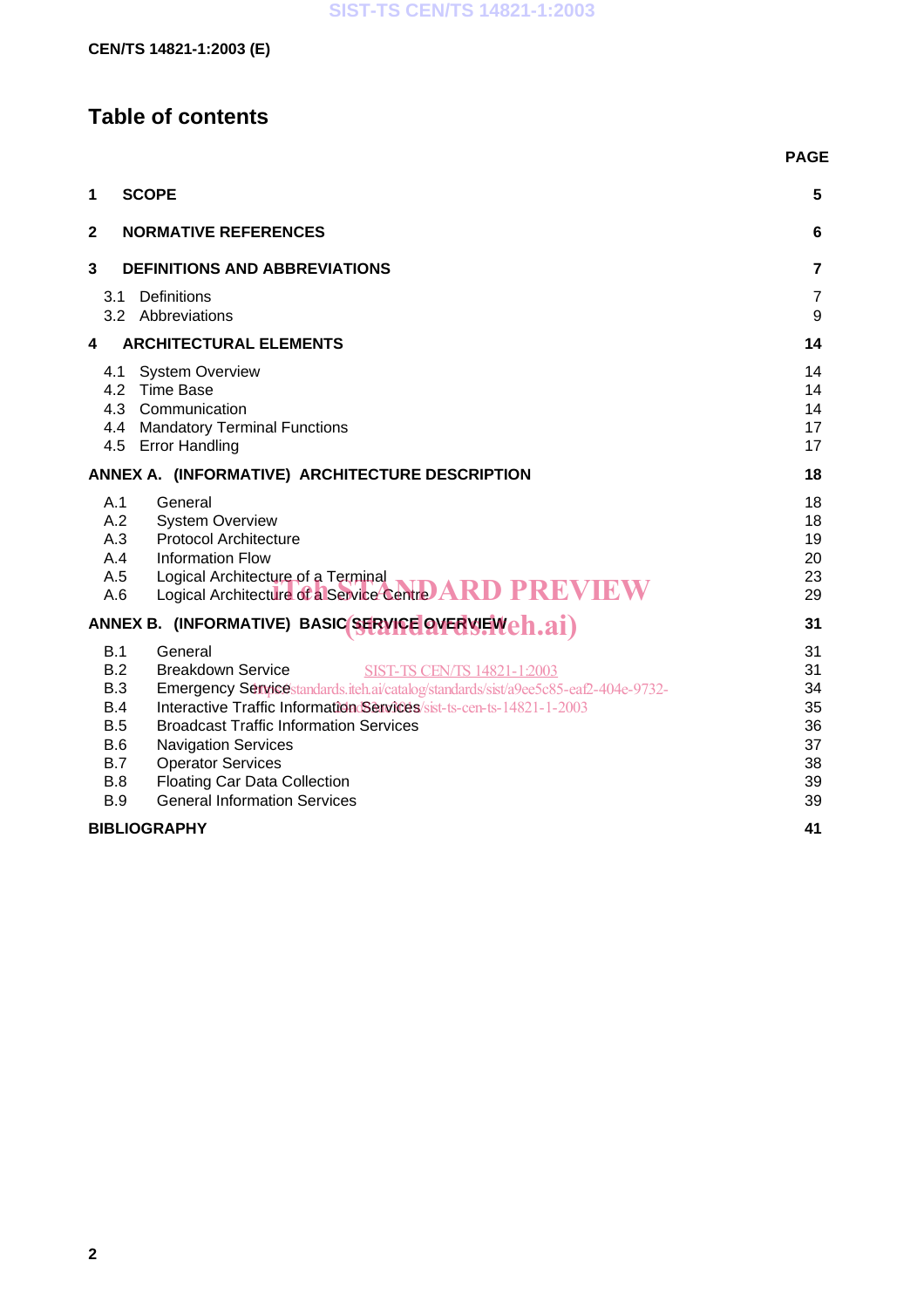### **Foreword**

The document (CEN/TS 14821-1:2003) has been prepared by Technical Committee CEN/TC 278 " Road transport and traffic telematics", the secretariat of which is held by NEN, in collaboration with Technical Committee ISO/TC 204 " Transport information and control systems".

This Technical Specification was prepared by Working Group 7 of CEN TC 278. In the field of Traffic and Traveller Information, the innovative rate is high, with many research and development projects under way in many countries, and there is a need to establish prospective Technical Specifications which allow manufacturers to introduce competitive products to the market in the knowledge that they can accommodate the future issues of the Technical Specification(s) without fundamental change to equipment.

No known national Technical Specifications (identical or conflicting) exist on this subject.

CEN/TS 14821 consists of eight parts; one part describing the framework and seven parts providing detailed specifications of all components, protocols and services that are within the scope of CEN/TS 14821.

In order to utilise even subsets from this Technical Specification and to over co-existence with other, proprietary protocols as requested by the market, it is planned to introduce an additional layer for routing purposes. This TLV concept is currently under investigation and may be proposed as an additional part to this Technical Specification.

According to the CEN/CENELEC Internal Regulations, the national standards organizations of the following countries are bound to announce this Technical Specification: Austria, Belgium, Czech Republic, Denmark, Finland, France, Germany, Greece, Hungary, Iceland, Ireland, Italy, Luxembourg, Malta, Netherlands, Norway, Portugal, Slovakia, Spain, Sweden, Switzerland and the United Kingdom.

# iTeh STANDARD PREVIEW (standards.iteh.ai)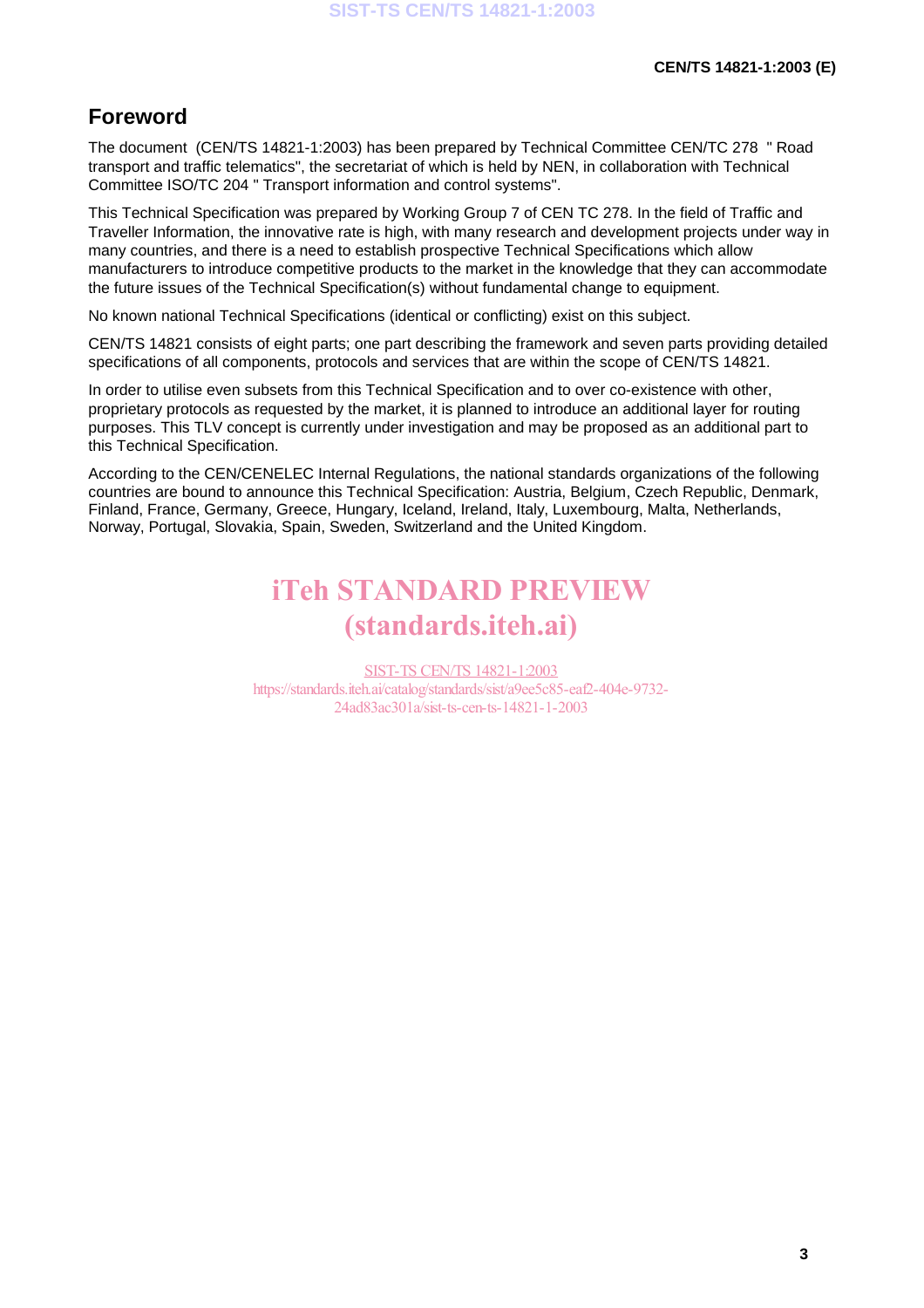#### **CEN/TS 14821-1:2003 (E)**

### **Introduction**

Traffic and Traveller Information (TTI) may be disseminated through a number of services or means of communication, covering static displays, portable terminals and in-vehicle equipment.

For all such services, the data to be disseminated, and the message structure involved in the various interfaces, require clear definition and standards formats in order to allow competitive products to operate with any received data.

This Technical Specification focuses on an application data specification whereby data is produced at a central location and is disseminated via a cellular radio network. It addresses the data specifications for both downlink and uplink existing between a central location and randomly located vehicles. It enables messages to be exchanged between different systems and service providers adopting a variety of applications specifications.

Other Technical Specifications are being produced by the CEN TC278 Working Group 4 to cover TTI dissemination via other means or services. This set of specifications is named GATS (Global Automotive Telematics Standard). GATS provides the modular framework for implementing such traffic telematics services on an open technology platform and is network - independent. In many details definitions are necessary to ensure interoperability. Therefore, those detailed definitions are given in CEN/TS 14821-8. With the development of future mobile communication systems towards UMTS / IMT2000 the bottleneck of narrow-band data communication might fade. Due to its modular structure, the GATS framework and applications are prepared for that due to its network-independence. The same holds for emerging technologies for positioning which today is almost exclusively based on GPS.

Other relevant standard developments are, independent from telematics, the application-independent Wireless Application Protocol (WAP), enabling mobile access to the Internet. It is understood that these emerging technologies might fit into the framework of telematics applications in future WAP-versions. For the emerging technologies might in into the tramework of telematics applications in future WAP-versions. For th<br>time being, GATS already today independently from WAP enables access to telematics services. Utilisation of GATS on a WAP protocol stack and identifying necessary adaptation of WAP specifications (if any) is of GATS on a WAP protocol stack and identifying necessary adaptation of WAP specification<br>currently under investigation of the appropriate groups within WAP-Forum and GATS-Forum.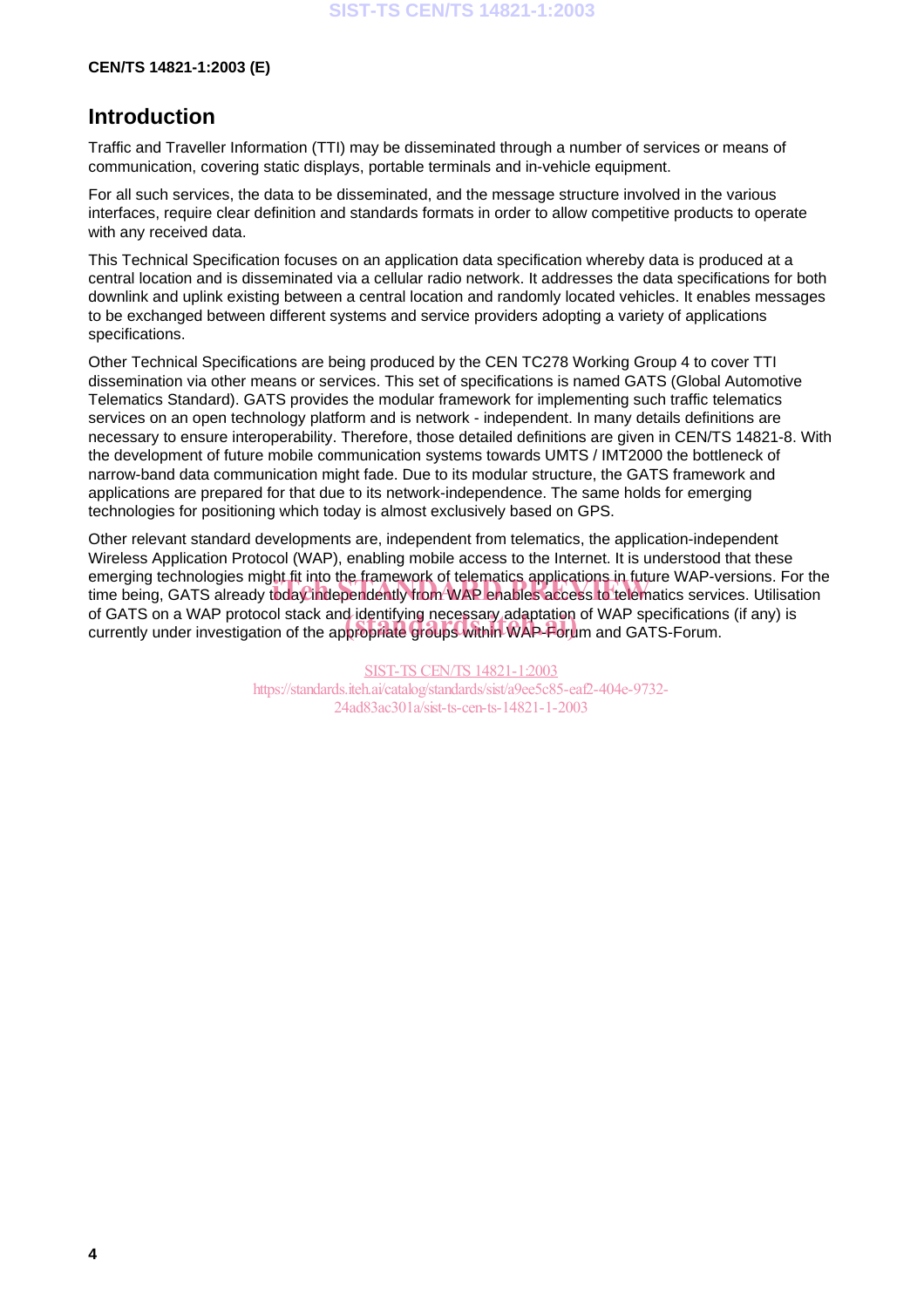### **1 Scope**

This Technical Specification defines the specific interfaces and functionality of traffic telematics (TT) services based on the use of cellular networks. Device manufacturers are enabled to develop terminal equipment compatible to services based on this standard. This will allow for interoperability of different terminal equipment and service providers which allows competition between service providers and terminal manufacturers. Furthermore it sets the scene for international availability of these services.

This Technical Specification specifies

- TT-specific interfaces between terminal and service centre. This especially incorporates the message sets of the application data protocols and the service-independent communication handling (including conditional access and transport protocols).
- Functionality, procedures and requirements of basic terminal components as well as their interaction with the service centre. This especially comprises conditional access and security mechanisms.
- Service Specifications, which are essential to ensure consistent behaviour of terminal and service centre.

The services incorporated within this issue comprise:

- breakdown and emergency services
- interactive traffic information services
- broadcast traffic information services
- navigation services (route assistance, route advice, homing)
- operator services
- general information services<br> **intervalsed information services**<br> **intervalsed in STANDARD PREVIEW**
- floating car data collection

It is envisaged that future research and development will lead to improvements on the services listed above as well as to the creation of new services. Nevertheless this Technical Specification provides the framework for seamless integration of new features and services into the existing architecture. https://standards.iteh.ai/catalog/standards/sist/a9ee5c85-eaf2-404e-9732-

24ad83ac301a/sist-ts-cen-ts-14821-1-2003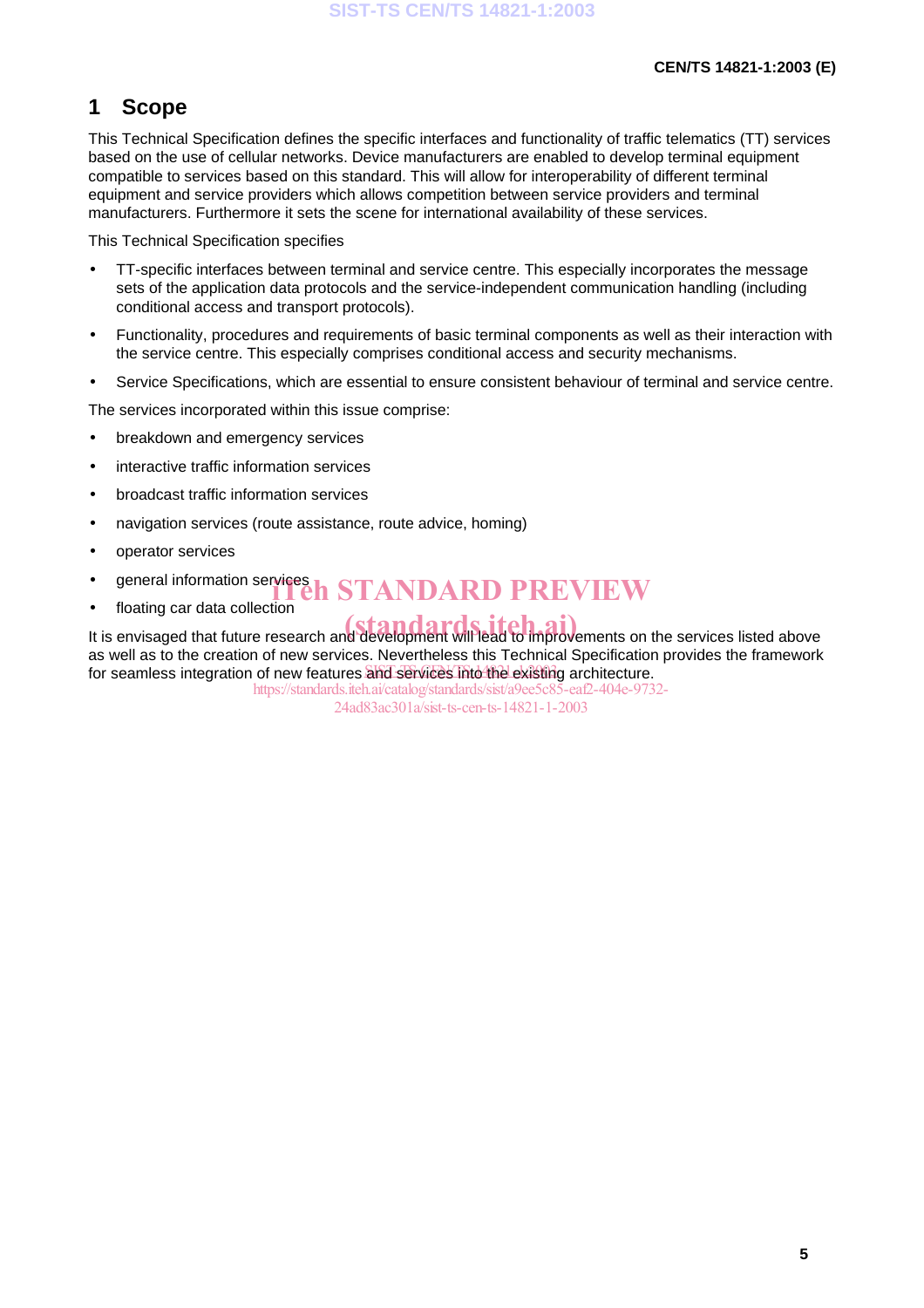**CEN/TS 14821-1:2003 (E)**

## **2 Normative references**

Not applicable.

# iTeh STANDARD PREVIEW (standards.iteh.ai)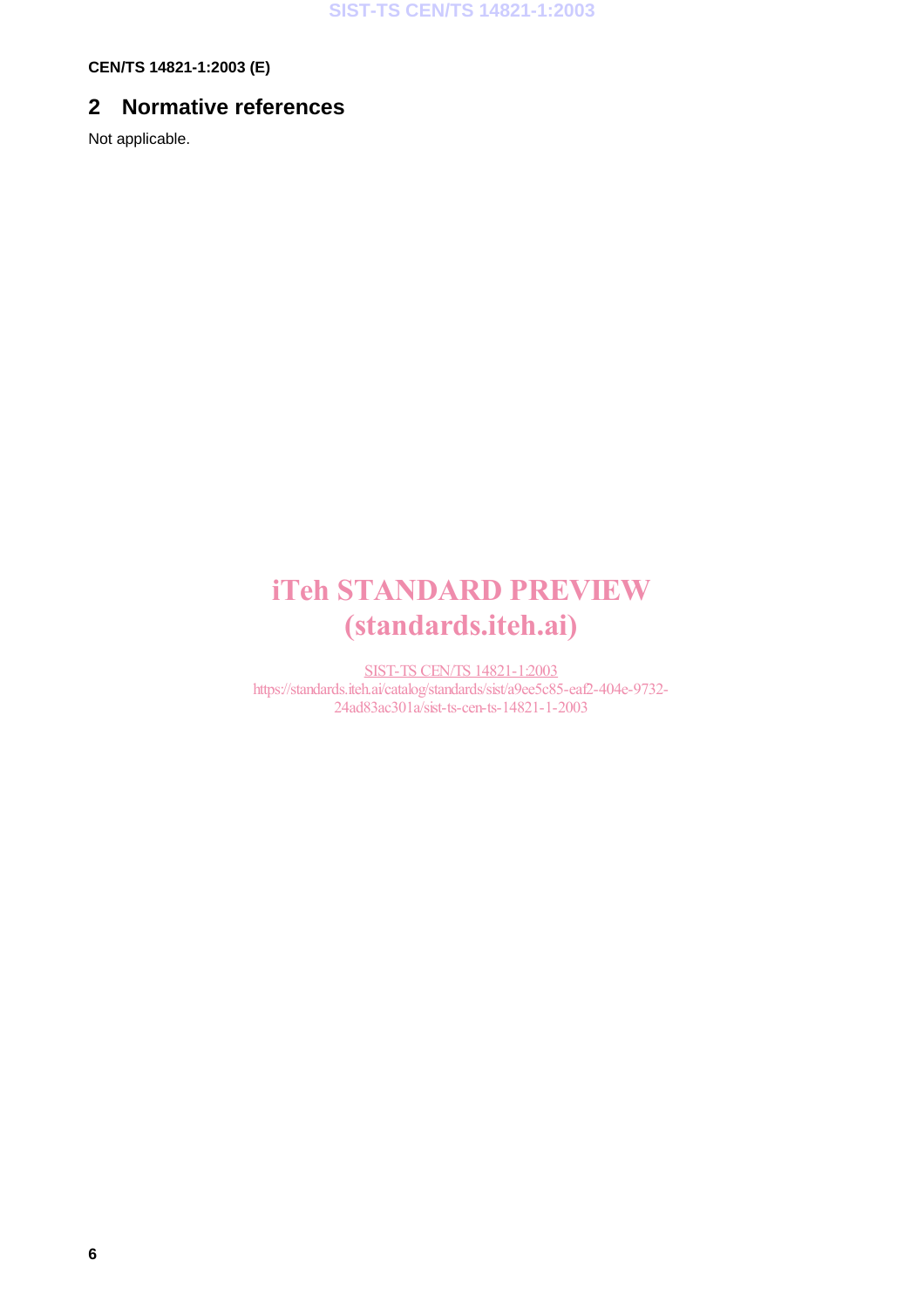## **3 Definitions and abbreviations**

### **3.1 Definitions**

For the purposes of this Technical Specification, the following terms and definitions apply:

#### **3.1.1 Attribute (of a Traffic Information Message)**

A Traffic Information Message is made up of separate parts that can be called attributes. This includes, for example, an item of information and a length of validity.

#### **3.1.2 Authorisation**

Reciprocal proof that the identity provided by the communications partner is valid

#### **3.1.3 Broadcast Service**

Data service within a cellular wireless network that allows for mono-directional dissemination of data from a service centre to multiple users in the area of signal reception

#### **3.1.4 Bypass Description**

Representation of a Bypass, consisting of a Bypass Hint and/or a Bypass Route.

#### **3.1.5 Bypass Hint**

**3.1.6 Bypass Link**

Representation of a hint for a Bypass

## iTeh STANDARD PREVIEW

Prominent waypoints on a Bypass Ro $($ 6 $tands.iteh.ai)$ 

#### **3.1.7 Bypass Route**

SIST-TS CEN/TS 14821-1:2003

Representation of the route for a Bypassical catalog/standards/sist/a9ee5c85-eaf2-404e-9732-24ad83ac301a/sist-ts-cen-ts-14821-1-2003

#### **3.1.8 Cell Broadcast**

Broadcast service of the GSM network

#### **3.1.9 Data telegram**

Digital message exchanged between two systems

#### **3.1.10 Delivery Notification**

Network acknowledgement for successful/ unsuccessful delivery of a message to the mobile device

#### **3.1.11 Functional Road Class**

A classification based on the importance of the road element in the connectivity of the total road network

#### **3.1.12 Functional Road Class 0**

**Motorways** 

#### **3.1.13 Functional Road Class 1**

All non-Motorways that are part of a connection used for nation wide traffic and transport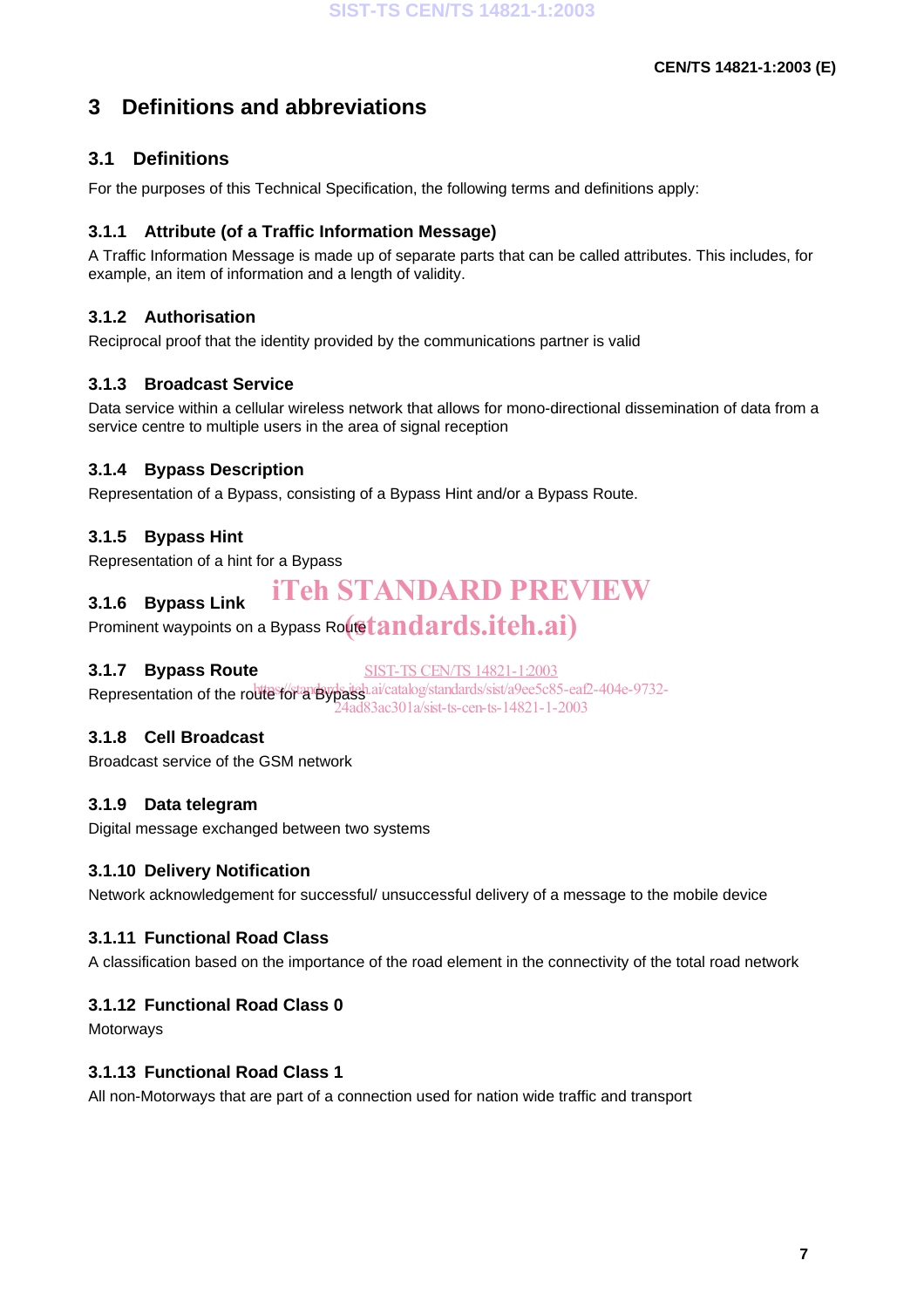#### **CEN/TS 14821-1:2003 (E)**

#### **3.1.14 Geocode**

Geocodes are unique identifiers unmistakably defining important points on road networks. Geocodes can be derived from / converted into WGS84 co-ordinates by the algorithm described in CEN/TS 14821-3.

#### **3.1.15 Hardware service agents**

Partner companies of the traffic telematics service providers who are authorised to install onboard equipment into vehicles and to maintain it

#### **3.1.16 Homing**

Simple form of guidance to destination, in which the direction and straight-line distance of the destination are indicated

#### **3.1.17 Information Element**

Information unit of a message

#### **3.1.18 Intersection**

Junction of two or more roads

#### **3.1.19 Length of a Speech Report**

Length of a Speech Report, including pauses, in tenths of a second

#### **3.1.20 Mobile Originated**

Data telegram sent from the onboard equipment to the Service Centre.  $\bf{V}\bf{EW}$ 

#### **3.1.21 Mobile Terminated**

# (standards.iteh.ai)

Data telegram sent by the Service Centre to the onboard equipment. SIST-TS CEN/TS 14821-1:2003

## **3.1.22 Onboard equipment** and archai/catalog/standards/sist/a9ee5c85-eaf2-404e-9732-

A system, generally mobile, interacting with the service centre to handle traffic telematics services 24ad83ac301a/sist-ts-cen-ts-14821-1-2003

#### **3.1.23 Road Junction**

Intersection of two or more roads

#### **3.1.24 Route description**

Description of a route showing the geometry of street intersections, manoeuvre instructions, street and place names, and geographical co-ordinates

#### **3.1.25 Service centre**

System produced by the traffic telematics operators / service providers to handle traffic telematics services

#### **3.1.26 Short Message Service**

Packet-based form of data transfer within the GSM network

#### **3.1.27 Speech connection**

Communications channel between two systems for the bi-directional transmission of speech

#### **3.1.28 Speech Report**

Traffic Information Report transmitted by a speech system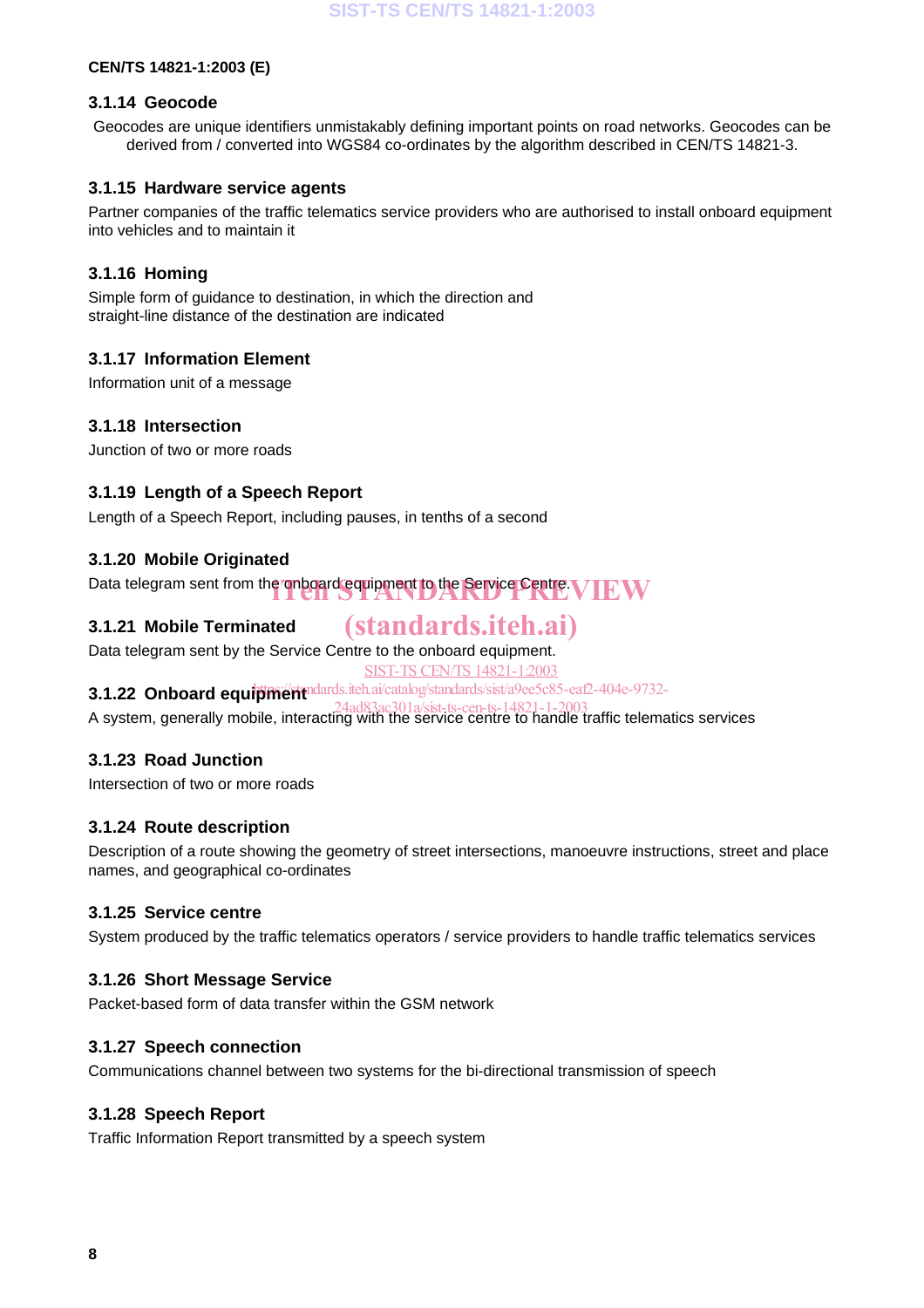#### **3.1.29 Terminal Device**

Generally mobile system interacting with the service centre for implementation of telematics services

#### **3.1.30 TINFO**

Traffic Information Report

#### **3.1.31 TINFO Version**

Unique identification of a Traffic Message, consisting of a number and a time stamp

#### **3.1.32 Traffic Data**

Data for qualification of Traffic Events. This includes:

Values: speed, traffic flow, traffic density

Places: position, place designation

Facts: description of situation

#### **3.1.33 Traffic Event**

An occurrence on a road or in an area that is worthy of reporting, such as a traffic jam, wrong-way driver, or fog.

#### **3.1.34 Traffic Information**

Technical representation of a Traffic Situation within the onboard equipment, accomplished by a number of Traffic Information Reports.

This Traffic Information can be displayed to the customer via suitable terminals.

iTeh STANDARD PREVIEW

#### **3.1.35 Traffic Information Report**

3.1.35 Traffic Information Report<br>Technical representation of a Traffic Event produced by processing traffic data. Each Traffic Reports uniquely identified by a number, the TINFO ID, a time stamp, the TINFO version.<br>SIST-TS CEN/TS 14821-1:2003

Note: If the Traffic Event changes, the time stamp changes, but the TINFO ID number does not.

24ad83ac301a/sist-ts-cen-ts-14821-1-2003

#### **3.1.36 Traffic Situation**

The total number of all Traffic Events taking place that deserve reporting within an area. The Traffic Situation is always linked to an area. Thus, for example, an areas could be a conurbation or a geometrically demarcated area; an example is the radius around a point.

#### **3.1.37 Voice connection**

Circuit-switched channel between two systems for bi-directional voice transmission

#### **3.1.38 Waypoint**

Significant points on the route

#### **3.2 Abbreviations**

For the purpose of this Technical Specification, the following abbreviations apply:

#### **3.2.1 % ott**

percent of the time

#### **3.2.2 ADP**

Application Data Protocol, i.e. a message set for a telematics service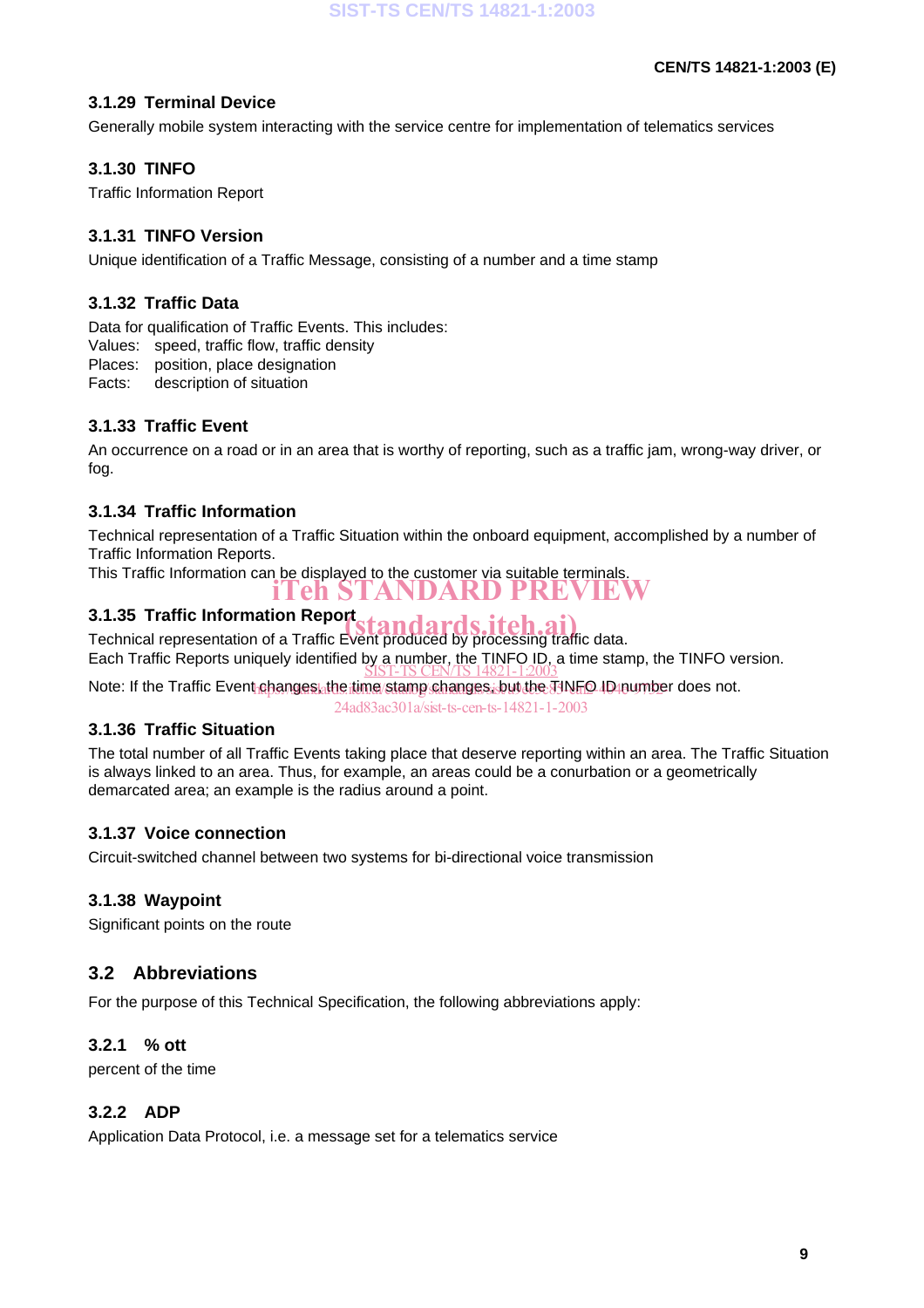**SIST-TS CEN/TS 14821-1:2003**

**CEN/TS 14821-1:2003 (E)**

**3.2.3 AM** Acknowledge Message

**3.2.4 ASN.1** Abstract Syntax Notation

**3.2.5 BC**

Broadcast

**3.2.6 BCS** Broadcast Service

**3.2.7 CA** Conditional Access

**3.2.8 CAS** Conditional Access and Security

**3.2.9 CB** Cellular Broadcast

**3.2.10 CBC** Cipher Block Chaining

**3.2.11 CLI** Calling Line Identification

SIST-TS CEN/TS 14821-1:2003 https://standards.iteh.ai/catalog/standards/sist/a9ee5c85-eaf2-404e-9732- 24ad83ac301a/sist-ts-cen-ts-14821-1-2003

iTeh STANDARD PREVIEW

(standards.iteh.ai)

**3.2.12 CRM** Calling Request Message

**3.2.13 CSD** Circuit Switched Data

**3.2.14 DES** Data Encryption Standard: symmetrical encryption procedure

# **3.2.15 DRM**

Digital Road Map

**3.2.16 DSC** Data Service Centre: depending on the mobile communication network

**3.2.17 ELB** Extended Location Block

**3.2.18 FCD** Floating Car Data